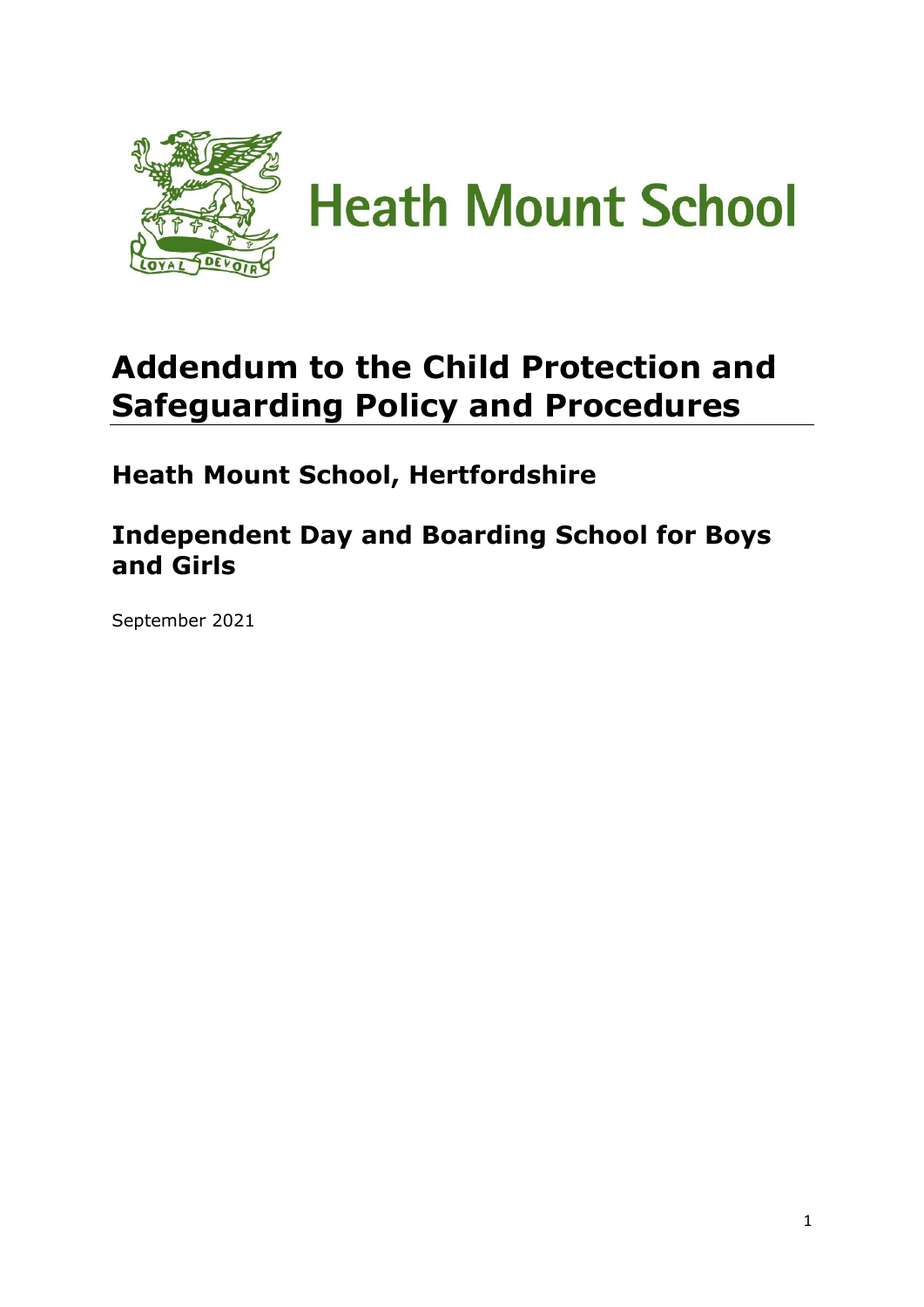# 1. **Context**

- 1.1. The way schools and colleges are currently operating in response to the coronavirus (Covid-19) is fundamentally different to business as usual. This addendum sets out details of Heath Mount School's (the School) safeguarding arrangements for:
	- 1.1.1. Context;
	- 1.1.2. Scope and definitions;
	- 1.1.3. Version control and dissemination;
	- 1.1.4. Core safeguarding principles and priorities;
	- 1.1.5. Key contacts;
	- 1.1.6. Roles and responsibilities;
	- 1.1.7. Safeguarding partners advice;
	- 1.1.8. The current school position: phased return
	- 1.1.9. Pastoral support for all children;
	- 1.1.10. Supporting children in school;
	- 1.1.11. Supporting children not in school;
	- 1.1.12. Vulnerable children;
	- 1.1.13. Increased vulnerability or risk;
	- 1.1.14. Attendance;
	- 1.1.15. Reporting concerns about children and staff;
	- 1.1.16. Safeguarding training and induction;
	- 1.1.17. Safer recruitment / volunteers and movement of staff;
	- 1.1.18. Peer on peer abuse;
	- 1.1.19. Online safety in school;
	- 1.1.20. Online safety away from school;
	- 1.1.21. New children at the school;
	- 1.1.22. Related policies;
	- 1.1.23. Monitoring and review.

# 2. **Scope and definitions**

- 2.1. This addendum applies during the period of partial re-opening of the School due to Covid-19 and reflects updated advice from our three local safeguarding partners Hertfordshire Constabulary, East and North Herts Clinical Commissioning Group and the Herts Valleys clinical Commissioning Group, along with our local authority, Hertfordshire County Council.
- 2.2. This Addendum has been remotely authorised by the governors and is addressed to all members of staff and volunteers. It is a whole-school policy, including the Early Years Foundation Stage (EYFS) provision and applies wherever staff, governors or volunteers are working with pupils, either onsite or remotely.
- 2.3. It sets out changes to our normal Child Protection and Safeguarding Policy and Procedures in light of the Department for Education's guidance: [coronavirus:](https://www.gov.uk/government/publications/covid-19-safeguarding-in-schools-colleges-and-other-providers)  [safeguarding in schools, colleges and other providers](https://www.gov.uk/government/publications/covid-19-safeguarding-in-schools-colleges-and-other-providers) and should be read in conjunction with that policy.
- 2.4. Unless covered here, the School's Child Protection and Safeguarding Policy continues to apply.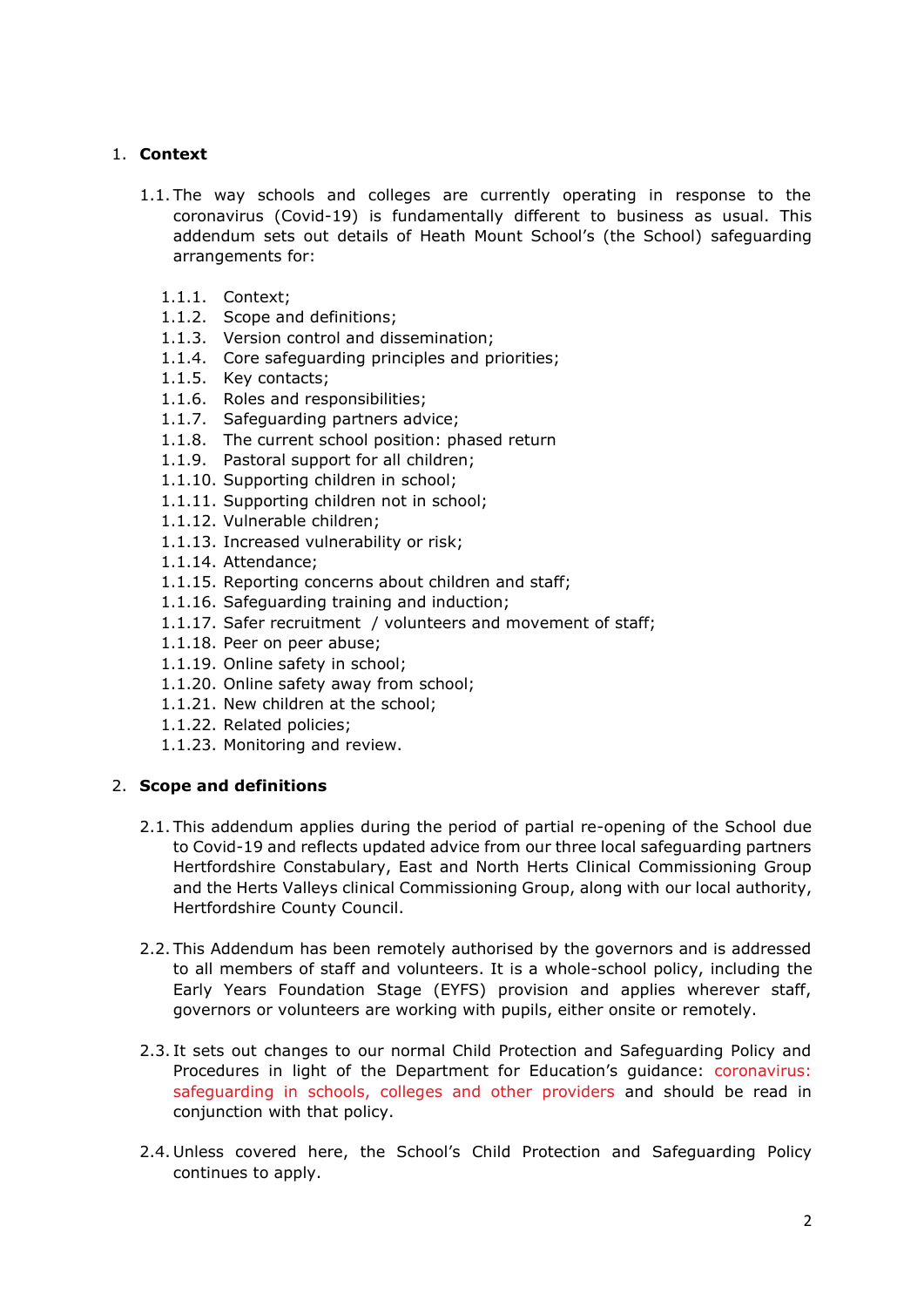#### 3. **Version Control and dissemination**

- 3.1. This is version 1.0 of this addendum. It will be reviewed by the Designated Safeguarding Lead (DSL), or in his absence, one of the Deputy Designated Safeguarding Leads (DDSLs) every 2-3 weeks as circumstances continue to evolve or following updated Department for Education advice or guidance. At every review, the governing board will be informed as to whether any changes are necessary. If they are, it will be put to the full governing board for approval.
- 3.2. This Addendum is available on the School website and to staff via the staffrooms and email updates, with the latest version saved in the 'policies' file of the staff drive.
- 3.3. We will ensure that on any given day, all staff will be aware of who the DSLs and DDSLs are and how staff can speak to them.

# 4. **Core Safeguarding Principles and priorities**

- 4.1. During these challenging times, the School remains committed to ensuring the safeguarding and wellbeing of all its pupils, whether they are at home or attending school. The following fundamental safeguarding principles remain the same:
	- 4.1.1. The best interests of children must always continue to come first;
	- 4.1.2. If anyone in the School has a safeguarding concern about any child, they will continue to act immediately;
	- 4.1.3. A Designated Safeguarding Lead (DSL) or Deputy Designated Safeguarding Lead (DDSL) will always be available;
	- 4.1.4. No unsuitable people will be allowed to gain access to the children's workforce and / or gain access to children;
	- 4.1.5. Children should continue to be protected when they are online.
- 4.2. With the above principles always in mind, the School has adapted its existing safeguarding arrangements to ensure it safeguards all its pupils during this time, whether they are attending on site or learning from home.

# 5. **Key contacts**

5.1.Key school contacts remain identical to those set out on pages 4-5 of the School's Child Protection and Safeguarding Policy and Procedures. Jonny Spowart is the School's DSL and Deputy Head Pastoral (see paragraph 6.5 below, for his contact details).

# 6. **Roles and Responsibilities**

6.1. The roles and responsibilities for safeguarding at the School remain in line with the School's Child Protection and Safeguarding Policy and Procedures. If possible, the DSL or one of the DDSLs will be available on site during the school day. All staff are aware of who the DSL and DDSLs are and know how to contact them.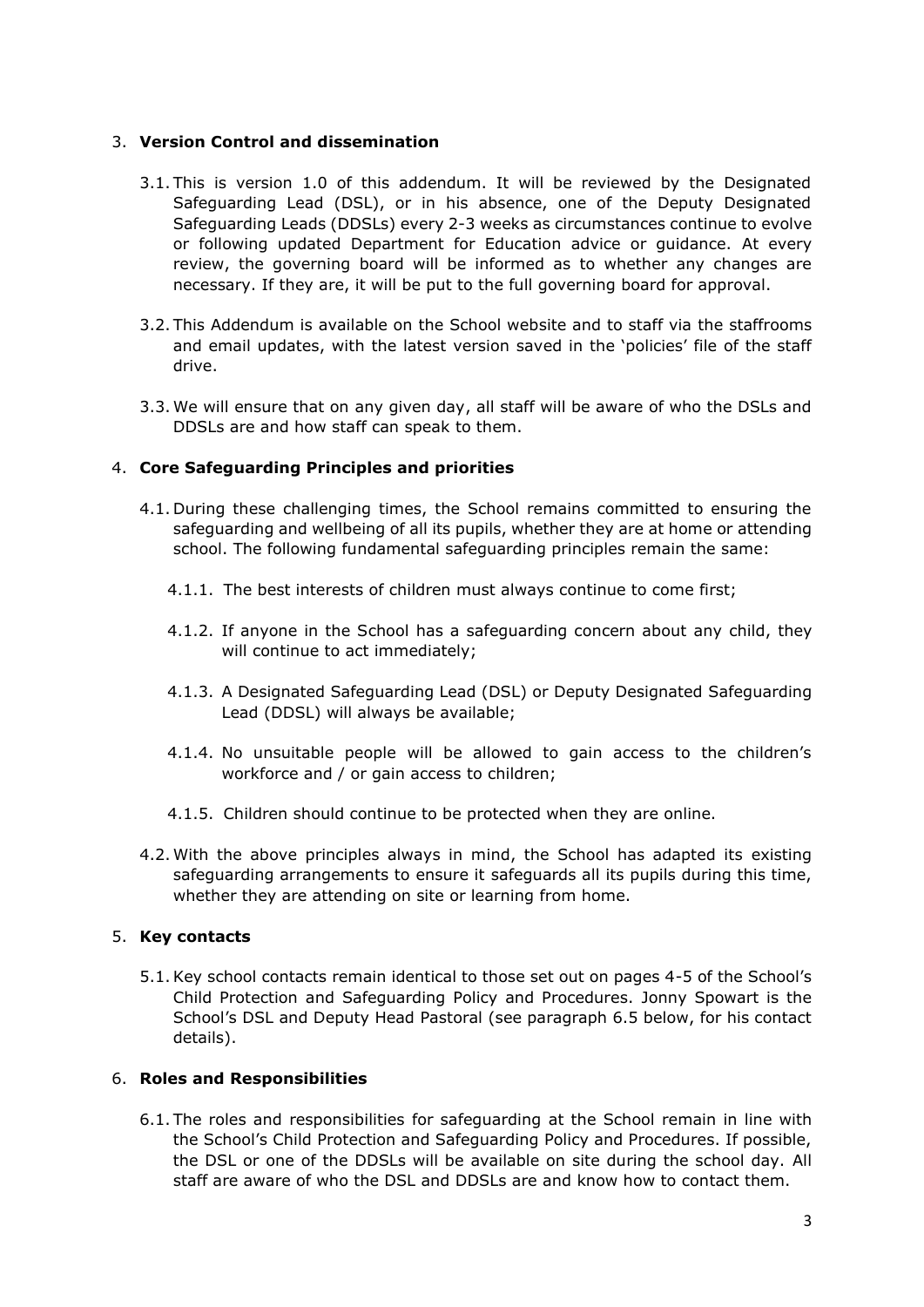- 6.2. If for any reason this is not possible, the School will ensure the DSL or DDSL are available by phone and / or online video.
- 6.3. If the DSL or a DDSL cannot be onsite, then a member of the Senior Management Team (SMT) will take responsibility for coordinating safeguarding on site.
- 6.4. The School recognises the challenges of maintaining contact with vulnerable children not attending school and the potential for increased referrals as more children return to school. Additional capacity has been created through an increase in non-teaching time available for the DSL and the DDSLs continue to be available either onsite or remotely to assist.
- 6.5. The contact details for the DSL and DDSLs are set out in the table below:

| <b>Designated Safeguarding and</b><br><b>Prevent Lead</b>                | Email: spowartjo@heathmount.org  |
|--------------------------------------------------------------------------|----------------------------------|
| Jonny Spowart                                                            | Mobile number: 07957 265376      |
| (Deputy Head Pastoral)                                                   |                                  |
| <b>Deputy Designated Safeguarding</b><br>Lead (Pre-Prep, including EYFS) | Email: tayloran@heathmount.org   |
| Anna Taylor                                                              | Mobile number: 07876 408318      |
| (Head of Pre-Prep)                                                       |                                  |
| <b>Deputy Designated Safeguarding</b><br>Lead                            | Email: thorntonre@heathmount.org |
| Rebecca Thornton                                                         | Mobile number: 07894 858156      |
| (Head of Wellbeing)                                                      |                                  |
| <b>Deputy Designated Safeguarding</b><br>Lead                            | Email: stewardvi@heathmount.org  |
| Victoria Steward                                                         | Mobile number: 07947 506215      |
| (School Counsellor)                                                      |                                  |

6.6. If an exceptional circumstance arises whereby none of the DSLs or DDSLs are able to be on site, the Head is appropriately trained, and will be responsible for coordinating safeguarding arrangements. He will liaise with other appropriately trained staff about any concerns or issues.

#### 7. **Safeguarding partners' advice**

7.1. We will continue to work closely with our three safeguarding partners, and we will ensure that this addendum is consistent with their advice. This will include the expectations for supporting children with Education, Health and Care (EHC) plans, the Local Authority Designated Officer (LADO) and children's social care, reporting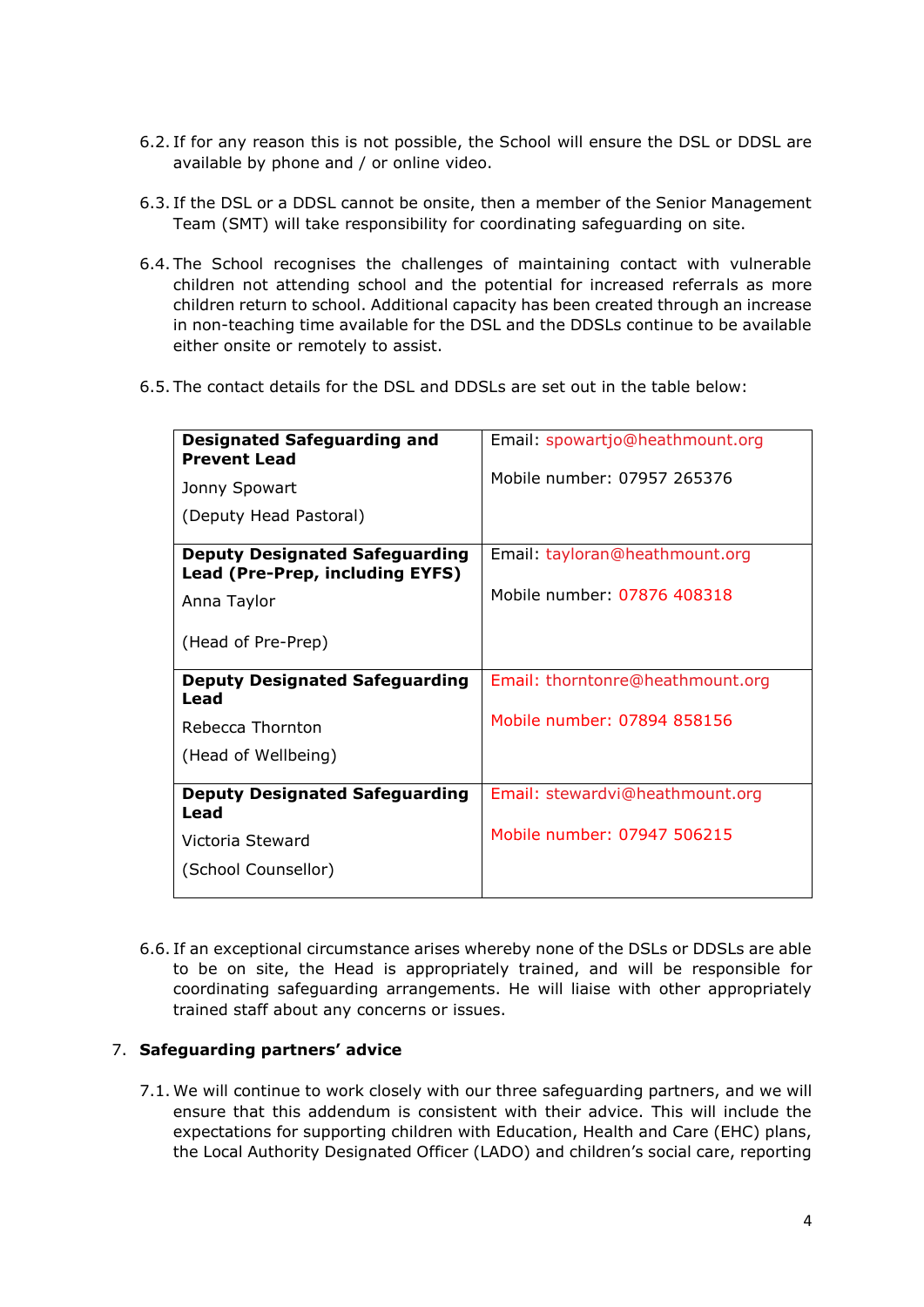mechanisms, referral thresholds and children in need. The current advice is at paragraph 7.2, below.

- 7.2.As part of continued efforts to manage the ongoing concern of Covid-19, Hertfordshire County Council (HCC) has implemented a new Business Continuity Plan. Guidance has been provided to the School by children's services to ensure they maintain their service delivery whilst managing the impact on their staff and the children and families they are supporting.
- 7.3. In light of this, Children's Services have taken the decision to temporarily close the Consultation Hub for Children Protection Services from 18 March 2020 until further notice.
- 7.4. In the absence of the 'office based' Consultation Hub service, the School will seek advice directly from the Child Protection School Liaison Officers (CPSLOs) if the School has a concern about a child that it believes has suffered significant harm or is at risk of harm and therefore will warrant a child protection referral to children's services.
- 7.5. Where any member of staff or volunteer is concerned that a child may be at imminent risk of significant harm, they should call 999 for the Police or make a Child Protection Contact Referral by either calling the Customer Service Centre on 0300 123 4043 and / or submit a Child Protection contact Referral online.
- 7.6. The form can be found online here: [https://www.hertfordshire.gov.uk/services/Childrens-social-care/Child](https://www.hertfordshire.gov.uk/services/Childrens-social-care/Child-protection/Report-child-protection-concern.aspx)[protection/Report-child-protection-concern.aspx](https://www.hertfordshire.gov.uk/services/Childrens-social-care/Child-protection/Report-child-protection-concern.aspx)
- 7.7. There will be an expectation that before you call CPSLOs for advice you continue to consult the [Continuum of Need](https://www.thegrid.org.uk/info/welfare/child_protection/referral/documents/continuum_of_needs_hscb_mar17.pdf) (pdf) and the [Hertfordshire Safeguarding](https://hertsscb.proceduresonline.com/)  [Children Partnership \(HSCP\)](https://hertsscb.proceduresonline.com/) or the School's DSL / DDSL.
- 7.8. The Child Protection School Liaison Officer's (CPSLO) team will provide a consultation service at the following times:
	- 7.8.1. Monday-Thursdays 9.00am 5.00pm and 9.00am 4.00pm on Fridays
	- 7.8.2. Will be operational during term-time only for as long as schools remain open. The contact details for each CPSLO and the duty rota can be found [here.](https://www.thegrid.org.uk/info/welfare/child_protection/referral/consultation.shtml)
	- 7.8.3. Reports to the LADO continue via the usual referral processes, which can be found [here.](https://hertsscb.proceduresonline.com/pdfs/lado_threshold.pdf)

#### 8. **The current school position: phased return**

8.1. From 20<sup>th</sup> March 2020, parents were asked to keep their children at home, wherever possible and where it was safer to do so to slow down the spread of Covid-19. Many children will continue to remain at home during the initial stages of the phased return. However, from the  $1<sup>st</sup>$  June, the School expects to be able to welcome more children back.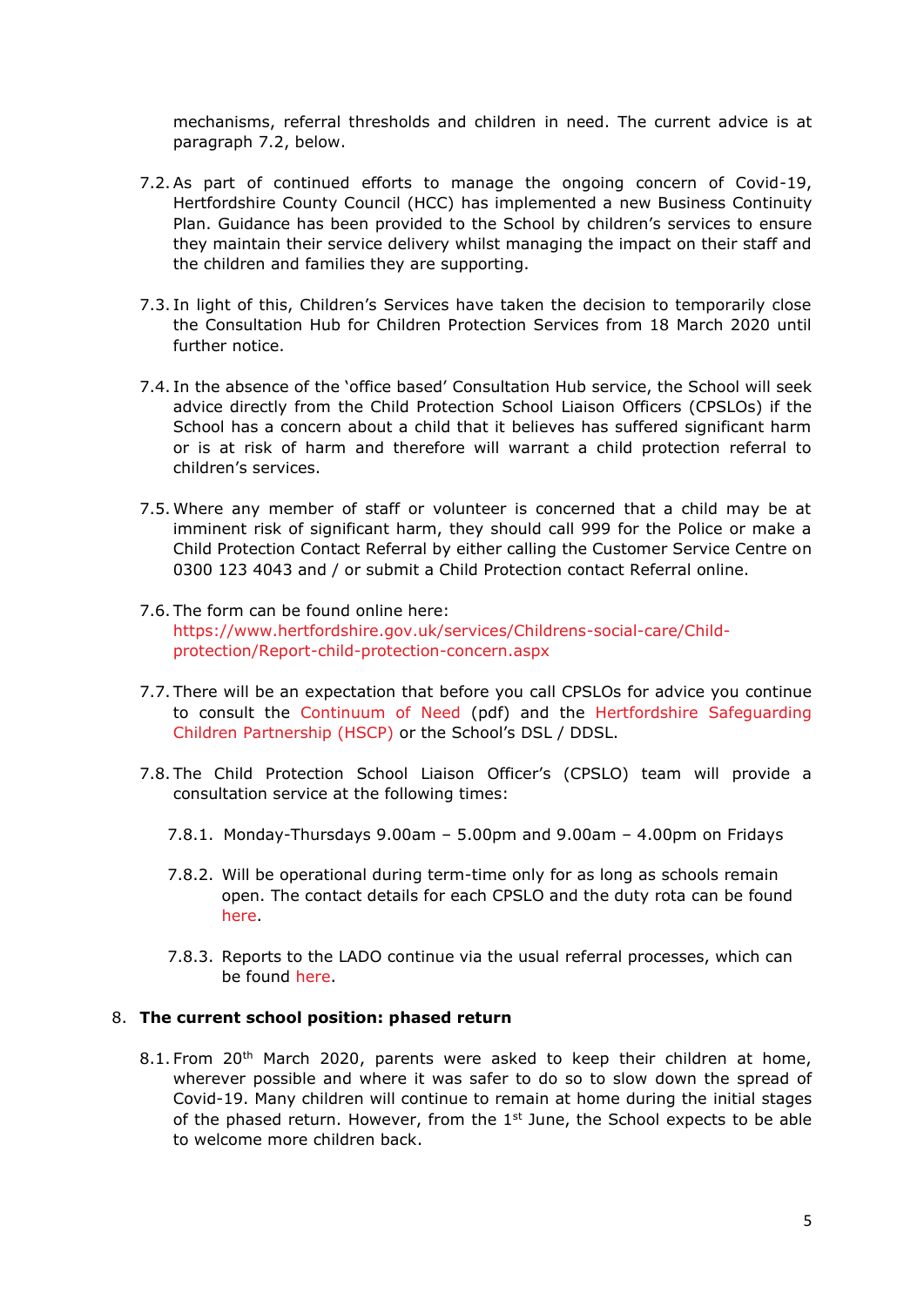- 8.2. Priority will continue to be given to providing school places for 'key worker children', (the children of workers critical to the Covid-19 response) and those classed as vulnerable, with an EHCP or who have an allocated social worker.
- 8.3. The phased return has been carefully planned with reference to the following Department for Education guidance:
	- 8.3.1. [Actions for education and childcare settings to prepare for the wider opening](https://www.gov.uk/government/publications/actions-for-educational-and-childcare-settings-to-prepare-for-wider-opening-from-1-june-2020/actions-for-education-and-childcare-settings-to-prepare-for-wider-opening-from-1-june-2020)  from 1st [June 2020;](https://www.gov.uk/government/publications/actions-for-educational-and-childcare-settings-to-prepare-for-wider-opening-from-1-june-2020/actions-for-education-and-childcare-settings-to-prepare-for-wider-opening-from-1-june-2020)
	- 8.3.2. [Implementing protective measures in education and childcare settings;](https://www.gov.uk/government/publications/coronavirus-covid-19-implementing-protective-measures-in-education-and-childcare-settings/coronavirus-covid-19-implementing-protective-measures-in-education-and-childcare-settings)
	- 8.3.3. [Covid-19 safeguarding in schools, colleges and other providers.](https://www.gov.uk/government/publications/covid-19-safeguarding-in-schools-colleges-and-other-providers)
- 8.4. The School has written to parents and staff about reopening, having undertaken a risk assessment across all activities at the School. The risk assessment has been shared with parents and staff. Further related documents and any updates will continue to be disseminated and published on our website.

#### 9. **Pastoral support for all children**

- 9.1. Pupil wellbeing continues to be of paramount importance. Government guidance on [mental health and behaviour](https://assets.publishing.service.gov.uk/government/uploads/system/uploads/attachment_data/file/755135/Mental_health_and_behaviour_in_schools__.pdf) in school sets out how mental health issues may affect a child or young person's behaviour. The School's internal pastoral care framework, which provides for the identification, assessment, management and review of the risk to pupil welfare, remains unchanged. Details of this can be found at paragraph 11 of the School's Child Protection and Safeguarding Policy and Procedures. The process has been adapted so that it can continue to provide appropriate support in school, remotely and where required, from specialist services. The adapted process is as follows:
	- 9.1.1. Internal virtual welfare meetings across the School to discuss pupils, the School's onsite and remote pastoral provision and ongoing initiatives with the deputy Head Pastoral either leading the meetings or updated afterwards.
	- 9.1.2. Form times for all pupils take place 2-3 times per week via Zoom. If deemed necessary, one-to-one interactions can take place with permission sought from the DSL and parents, following the School's guidance on 1:1 Zoom sessions.
	- 9.1.3. If form tutors do not engage with a pupil for three consecutive days or have any concerns, this should be reported to the Head of Year.
	- 9.1.4. Form tutor pastoral provision has been enhanced, reflecting the need to stay in touch with and support pupils, escalating any concerns where necessary. In Years 4 and below, check-ins with parents via email take place where necessary to ensure pupils are on track with work and are engaged. Individual phone-call check-ins take place when required. In Years 5-8, pupils check-in on their online collaboration space every day and complete a wellbeing questionnaire every Wednesday.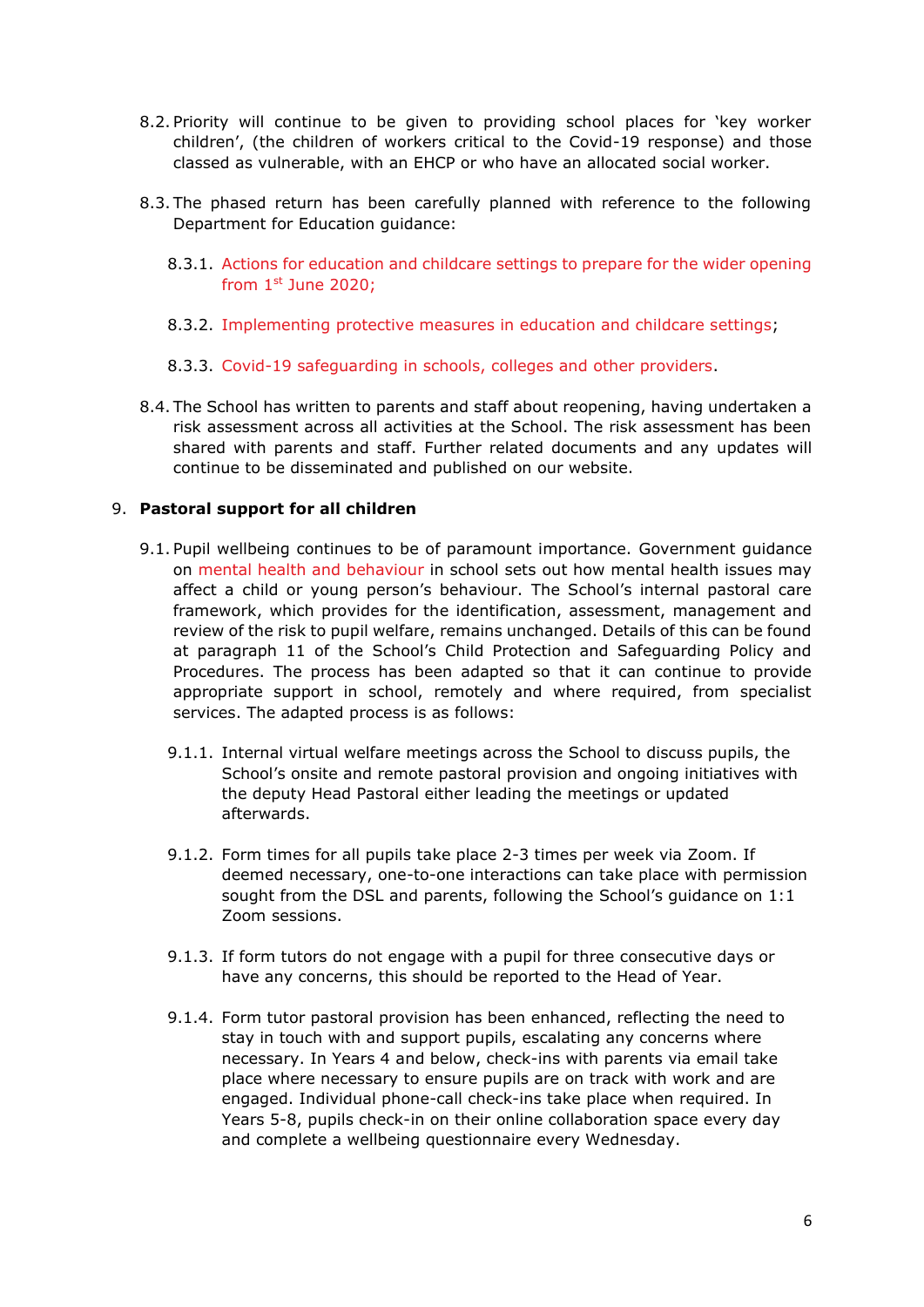- 9.1.5. The School counsellor is available between 10.00am 2.00pm on a school mobile every day during term time. Remote and face-to-face bereavement support is available via the School Counsellor. Bereavement resources will be provided to all teaching staff. In addition, all staff will complete online bereavement training.
- 9.1.6. As more children return to onsite learning, the School will ensure that oneto-one sessions with form tutors take place.

#### 10. **Supporting children in school**

- 10.1. The School has referred (and will continue to do so) to the [government guidance](https://www.gov.uk/government/publications/coronavirus-covid-19-implementing-protective-measures-in-education-and-childcare-settings)  [for education and childcare settings on how to implement protective measures,](https://www.gov.uk/government/publications/coronavirus-covid-19-implementing-protective-measures-in-education-and-childcare-settings)  [including social distancing.](https://www.gov.uk/government/publications/coronavirus-covid-19-implementing-protective-measures-in-education-and-childcare-settings)
- 10.2. The School continues to follow the advice from Public Health England on handwashing and other measures to limit the risk of the spread of Covid-19.
- 10.3. The School will continue to be a place where our pupils can continue to feel safe and flourish. For some children, the return to school after an extended time at home will be challenging. Staff will support children to adjust to the necessary changes to the school routines and their environment.
- 10.4. The wellbeing of children will be at the forefront of the School's approach, with staff seeking to provide reassurance during the transition period and beyond. Staff will talk to the children about the changes to the school day and routines in an age appropriate manner and will acknowledge and listen to pupil anxieties, supporting them to understand the altered routines.
- 10.5. The School recognises that the current circumstances may adversely affect the mental health of pupils and their parents. Staff know to look out for changes in behaviour or in a pupil's emotional state, which could range from being excessively clingy, fearful, withdrawn or aggressive as more children return to school.
- 10.6. The School recognises that for some pupils, home may not have been a safe environment. School staff are aware of the need to respond sensitively to pupils' differing experiences during the period of school closure. As more children return to school, staff have been reminded to be particularly vigilant for any indicators that a child may have experienced abuse or neglect. All staff are trained in how to handle a disclosure from a child. Staff know that any safeguarding concerns, including those that relate to the period of school closure and / or remote learning, must be referred immediately to the DSL or DDSL.
- 10.7. As children make the return to school, parents and carers will be asked to ensure that all contact details held by the school are correct and to advise the school of any changes regarding the child's welfare, health and wellbeing. Where the School knows of particular circumstances affecting a pupil or family, such as a bereavement, a relationship breakdown, an incident of domestic violence, this will be shared with staff on a need-to know basis so that children can be supported.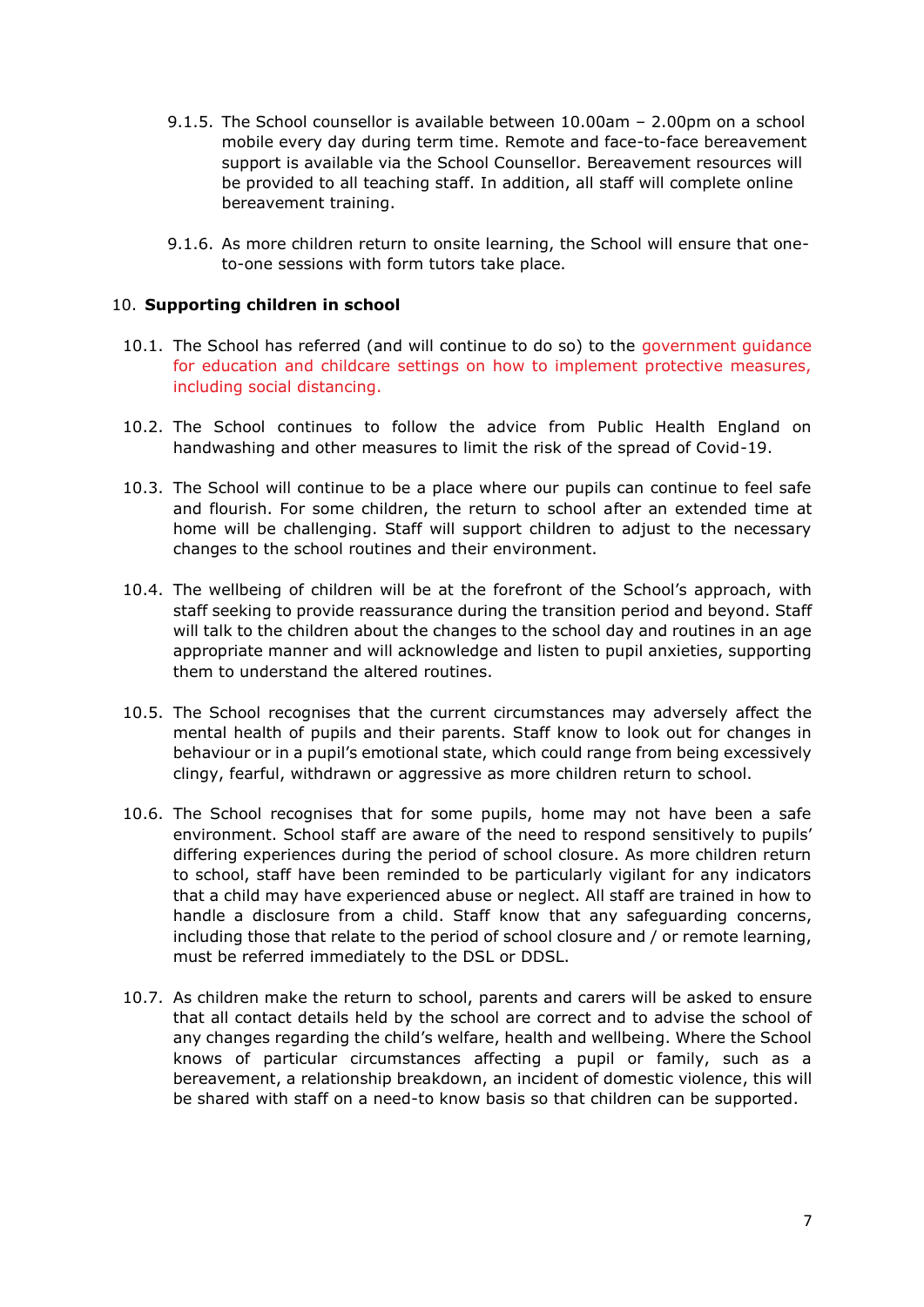# 11. **Supporting children not in School**

- 11.1. Some pupils will be unable to return to school immediately due to the phased nature of reopening. In addition, some parents / carers of pupils eligible to attend may choose not to send them to school at this time. The current circumstances can affect the mental health of pupils and their parents / carers. Staff are mindful of this when setting expectations of pupils' work whilst at home.
- 11.2. If the School's pastoral support (see paragraph 9, above) system identifies a pupil who would normally receive pastoral support in school, the DSL will ensure that a plan is in place. The DSL will ensure that the plan is recorded and reviewed regularly to ensure that it remains current during the Covid-19 measures. If necessary, the DSL will consider any appropriate referrals to outside agencies. If the DSL is unable to contact a pupil about whom there have been concerns after a reasonable number of attempts, he will seek advice about safety and wellbeing checks with outside agencies.
- 11.3. The school will continue to share safeguarding messages via the school newsletter.
- 11.4. The School's method of communication with pupils is via Microsoft Teams and individual pupil email addresses. Phone or video calls directly with pupils may be made with the agreement of parents / carers and the agreement of the DSL. If using a personal phone, staff must dial '141' before calling the number.

#### 12. **Vulnerable children**

- 12.1. Vulnerable children in any year group should attend school, where it is appropriate and there are no shielding concerns for the child or their household, and/ or following a risk assessment for the children with an EHC plan. This is so that they can gain the educational and wellbeing benefits of attending. This is the case regardless of whether their year group is part of the phased return and regardless of whether they had chosen to access school provision prior to the phased return.
- 12.2. Vulnerable children are those who:
	- 12.2.1. Are assessed as being in need under section 17 of the Children Act 1989, including children who have a child in need plan, a child protection plan or who are a looked after child;
	- 12.2.2. Have an EHC plan and it is determined, following a risk assessment, that their needs can be as safely or more safely met in the educational environment;
	- 12.2.3. Have been identified as otherwise vulnerable by education providers, local authorities (including children's social services) or other multi-agency partners (such as health care professionals, youth services and the police), and for whom attending school would be protective or helpful at this time. This might include children on the edge of receiving support from children's services, adopted children, those living in temporary accommodation, those who are young carers, those who would benefit from attending because of a mental health need and others at local-level discretion.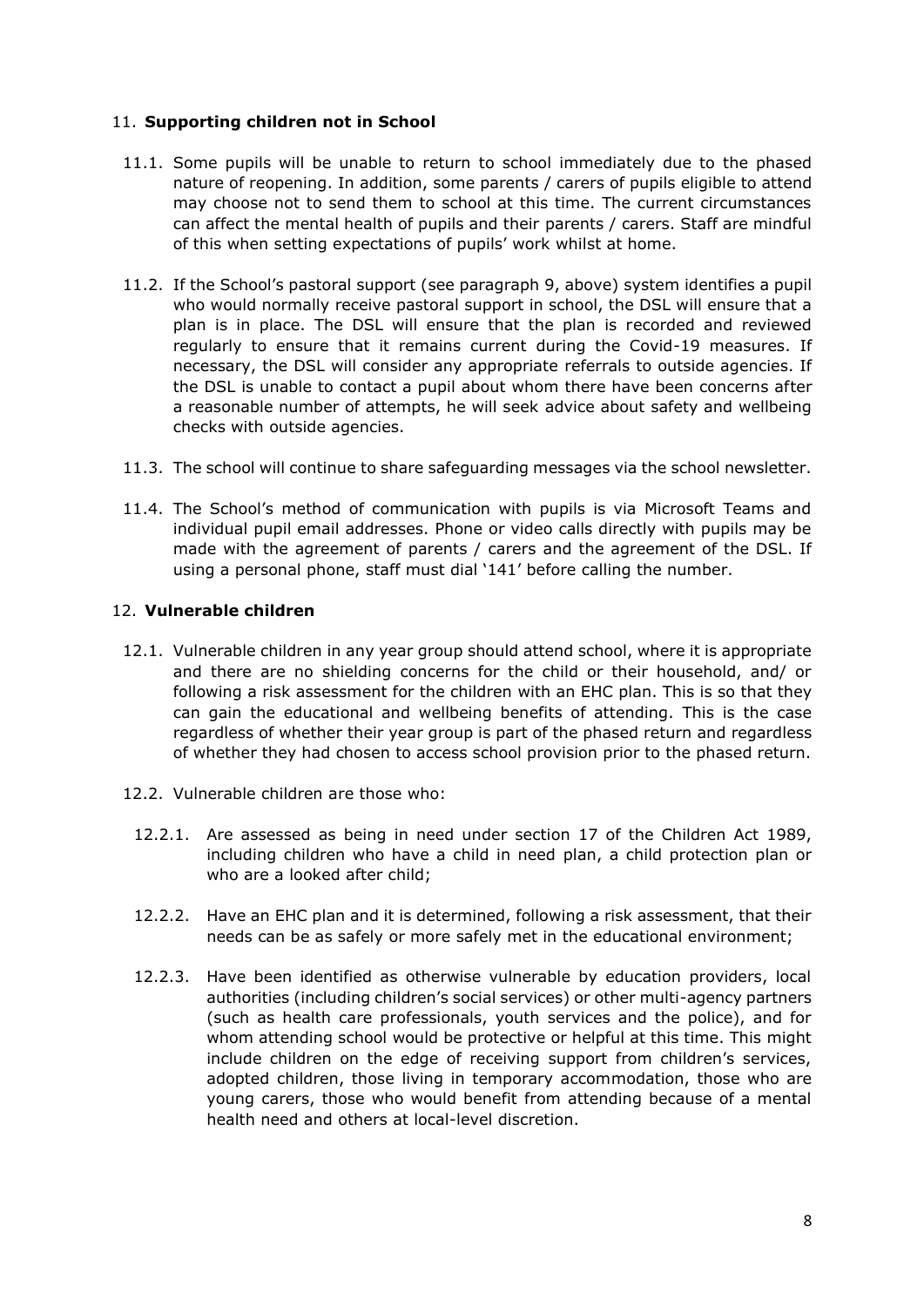- 12.3. Where parents are concerned about the risks of the child contracting Covid-19, the School and social worker will discuss these anxieties with the parent following the advice published by Public Health England.
- 12.4. Senior leaders, in particular, the DSL and DDSLs, know who the most vulnerable children are. They have the flexibility to offer a place to those on the edge of receiving children's social care support.
- 12.5. The School will continue to work with and support children's social workers, and the local authority virtual school head (VSH) for looked-after and previously looked-after children.

# 13. **Increased vulnerability or risk**

- 13.1. Negative experiences and distressing life events, such as the current circumstances, can affect the mental health of pupils and their parents. Staff will be aware of this in setting expectations of pupils' work where they are at home. Where the school is providing for children of critical workers and vulnerable children on site, they will ensure appropriate support is in place for them.
- 13.2. Our staff and volunteers will be aware of the mental health of children and their parents and carers and will contact the DSL if they have any concerns. In addition, the School's robust pastoral care system is outlined at paragraph 9, above.

#### 14. **Attendance**

- 14.1. From the  $1^{st}$  June 2020, the School is partially open to more pupils beyond the children of critical workers. The School is taking attendance registers and will follow the government's guidance: ['Recording attendance in the school attendance](https://www.gov.uk/government/publications/coronavirus-covid-19-attendance-recording-for-educational-settings/process-for-recording-attendance-and-using-the-educational-setting-status-form)  [register during the coronavirus outbreak.'](https://www.gov.uk/government/publications/coronavirus-covid-19-attendance-recording-for-educational-settings/process-for-recording-attendance-and-using-the-educational-setting-status-form)
- 14.2. Where a child is expected but does not arrive at school, the School will follow its attendance procedures and attempt to contact the family. If contact cannot be made, the DSL or DDSL will be informed.
- 14.3. The DSL or DDSL will attempt to contact the parents by telephone in the first instance. If contact cannot be made, the DSL will follow its Children Missing Education Policy, as set out at Appendix 2, paragraph 3 of the School's Child Protection and Safeguarding Policy and Procedures.
- 14.4. Where a vulnerable child does not take up their place, the School will notify their social worker.
- 14.5. The School continues to monitor the engagement of children not in school via the School's online learning provision and continues to ensure that it has up-to-date emergency contact details and additional contact details where possible.

#### 15. **Reporting concerns about children and staff**

15.1. All staff must continue to act on any concerns they have about a child immediately. It remains vital to do this, both for children attending school and those at home.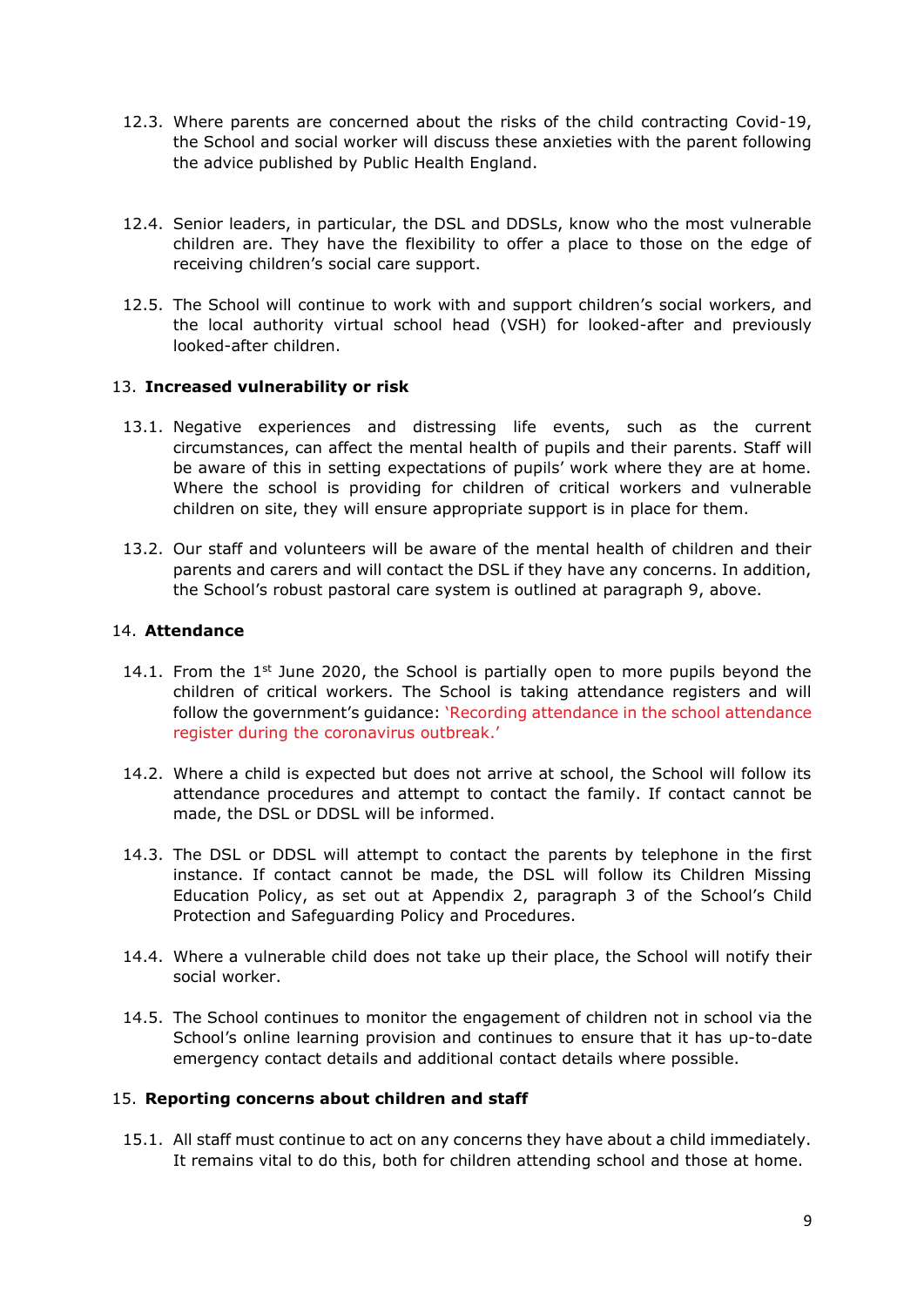- 15.2. Staff should continue to follow the procedures contained within the Child Protection and Safeguarding Policy and Procedures and advise the DSL of any concerns they have about any child, including those not attending school.
- 15.3. The varied arrangements in place because of the Covid-19 measures do not reduce the risks that children may face from staff. It therefore remains extremely important that any allegations of abuse made against staff attending the School are dealt with thoroughly and efficiently, in accordance with Appendix 4 of the Child Protection and Safeguarding Policy and Procedures. If there is a requirement to make a notification to the Head whilst away from school, this should be done verbally and followed up with an email to the Head.
- 15.4. The arrangements to contact the LADO at the local authority remain unchanged (see paragraph 7.8.3, above).

# 16. **Safeguarding training and induction**

- 16.1. For the duration of the Covid-19 measures, our DSL and DDSLs are unlikely to receive their refresher training. In accordance with government guidance, our trained DSL and DDSLs will be classed as trained even if they cannot receive refresher training.
- 16.2. Staff continue to be able to access online safeguarding refresher training and the DSL will provide periodic updates to staff.
- 16.3. All existing staff have undertaken safeguarding training and have read Part 1 and Annex A of Keeping Children Safe in Education 2021 (KCSIE). The DSL will communicate any new local arrangements, so that all staff know what to do if they are worried about a child.
- 16.4. Where new staff are recruited or volunteers join us, they will receive a safeguarding induction in accordance with the School's Child Protection and Safeguarding Policy and Procedures. This must take place before starting or on their first morning with the DSL. They must read the School's Child Protection and Safeguarding Policy, the Behaviour and Discipline Policy and Whistleblowing Policy and the staff Code of Conduct.
- 16.5. All staff are aware of the boundaries of appropriate behaviour and conduct and that the principles contained within the School's Child Protection and Safeguarding Policy and Procedures still apply during this period, whether staff are in school or working and / or teaching remotely.

# 17. **Safer recruitment / volunteers and movement of staff**

- 17.1. It remains essential that people who are unsuitable are not allowed to enter the children's workforce or gain access to children. When recruiting new staff, the School will continue to follow its Recruitment, Selection and Disclosure Policy and Procedures.
- 17.2. In response to Covid-19, the Disclosure and Barring Service (DBS) has made changes to its guidance on standard and enhanced DBS ID checking to minimise the need for face-to-face contact. When undertaking ID checks on documents for the DBS it is reasonable to initially check this documents online through a live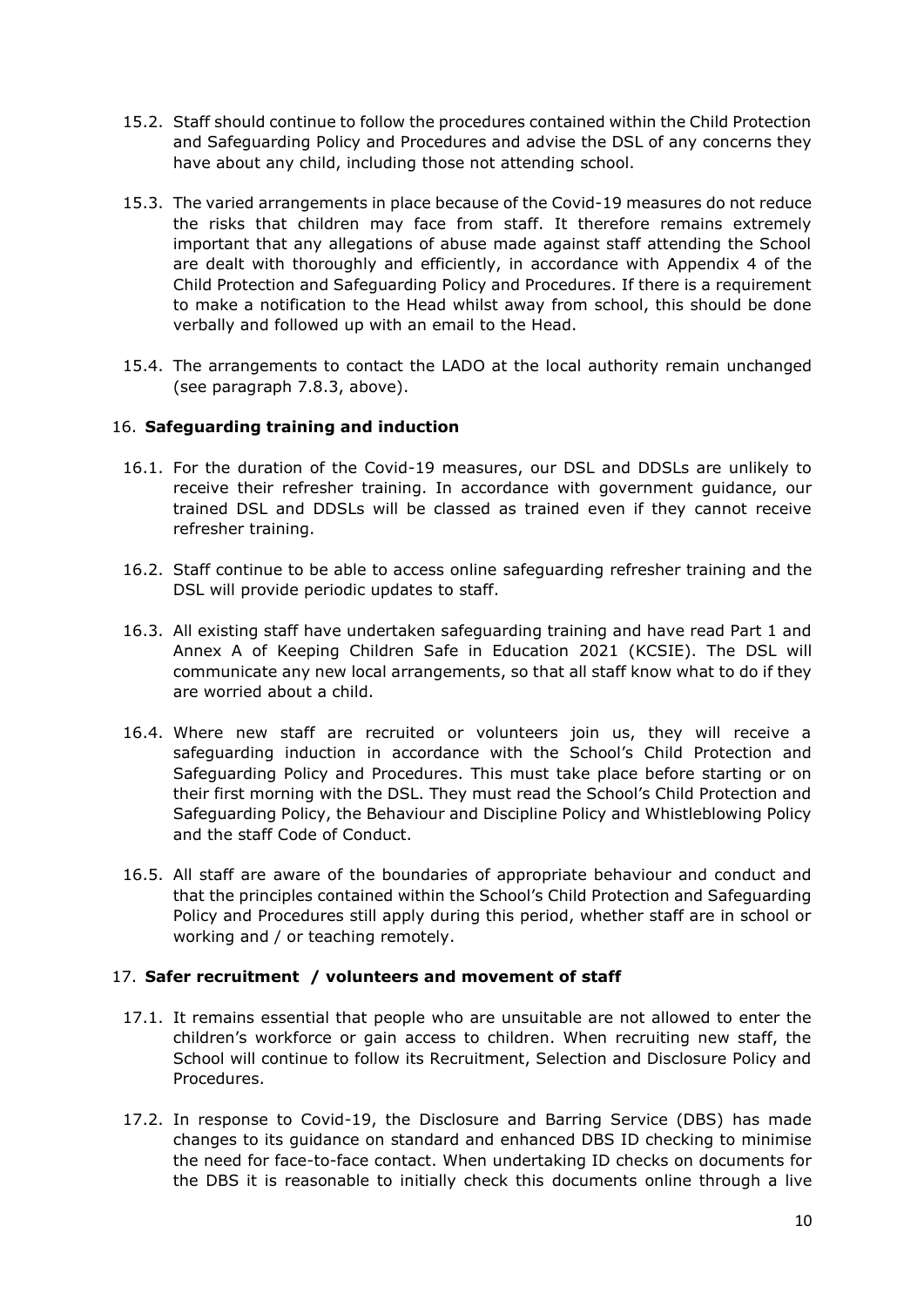video link and to accept scanned images of documents for the purposes of applying for the check. The actual documents will then be checked against the scanned images when the employee or volunteer arrives for their first day at school.

- 17.3. If staff are deployed from another education or children's workforce setting to the School, the School will take into account the DfE [supplementary guidance on](https://www.gov.uk/government/publications/covid-19-safeguarding-in-schools-colleges-and-other-providers)  [safeguarding children during the Covid-19 pandemic](https://www.gov.uk/government/publications/covid-19-safeguarding-in-schools-colleges-and-other-providers) and will accept portability as long as the current employer confirms in writing that:
	- 17.3.1. The individual has been subject to an enhanced DBS and children's barred list check;
	- 17.3.2. There are no known concerns about the individual's suitability to work with children;
	- 17.3.3. There is no ongoing disciplinary investigation relating to that individual.
- 17.4. For volunteers, the School will continue to follow the checking and risk assessment process set out at paragraphs 167-172 of KCSIE 2019. Under no circumstances will a volunteer who has not been checked be left unsupervised or allowed to work in regulated activity.
- 17.5. The School will continue to follow the legal duty to refer to the DBS anyone who has harmed or poses a risk of harm to a child (paragraph 163 of KCSIE).
- 17.6. The School will continue to consider and make referrals to the Teaching Regulation Agency (TRA) (paragraph 166 of KCSIE and the TRA's 'Teacher misconduct for making a referral.') During this period of Covid-19 measures, all referrals should be made by emailing: [Misconduct.Teacher@education.gov.uk](mailto:Misconduct.Teacher@education.gov.uk)
- 17.7. It is essential from a safeguarding perspective that the School is aware, on any given day, which staff / volunteers are on the school site and that the appropriate checks have been carried out on those individuals. The School will continue to maintain its Single Central Register (SCR) during this period to ensure it has this awareness.

#### 18. **Peer on peer abuse**

- 18.1. The School recognises that children can abuse their peers and staff are clear about the School's policy and procedures regarding peer on peer abuse. All peer on peer abuse is unacceptable and will be taken seriously. The School further recognises that abuse can still occur during a school closure or partial closure and between those children who do attend the school site during these measures.
- 18.2. Staff will remain vigilant to the signs of peer-on-peer abuse and will follow the procedures set out at paragraph 18 and Appendix 2 of the Child Protection and Safeguarding Policy and Procedures.
- 18.3. Staff will receive this updated NSPCC guidance which highlights specific online areas of concern and how to address them: [https://www.nspcc.org.uk/what-is](https://www.nspcc.org.uk/what-is-child-abuse/types-of-abuse/online-abuse/)[child-abuse/types-of-abuse/online-abuse/](https://www.nspcc.org.uk/what-is-child-abuse/types-of-abuse/online-abuse/)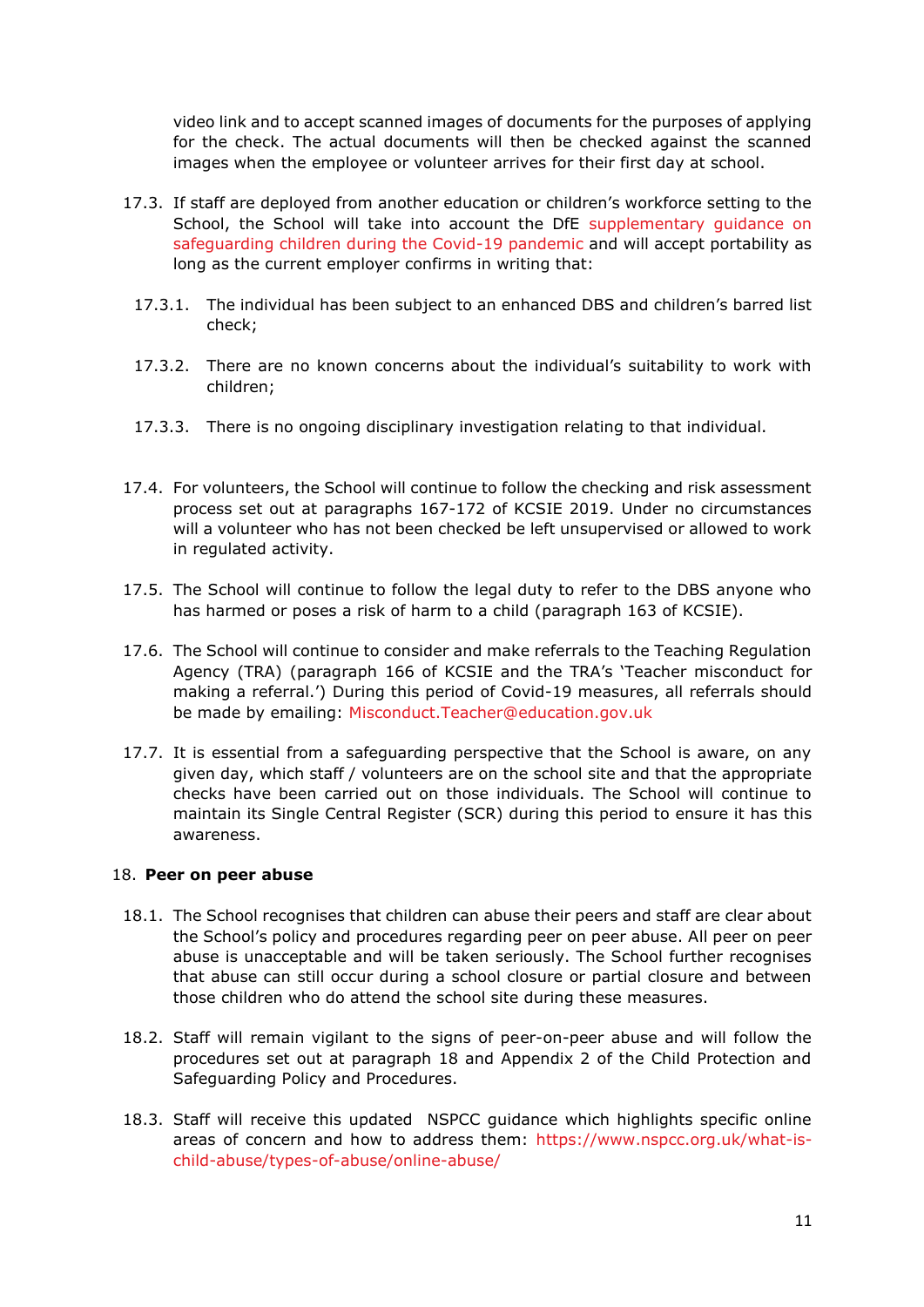18.4. and[:https://learning.nspcc.org.uk/news/2020/march/undertaking-remote](https://learning.nspcc.org.uk/news/2020/march/undertaking-remote-teaching-safely)[teaching-safely](https://learning.nspcc.org.uk/news/2020/march/undertaking-remote-teaching-safely)

### 19. **Online safety in school**

- 19.1. The School will continue to provide a safe environment, including online. This includes the use of an online filtering system. Where children are using computers or other internet enabled devices in school, appropriate supervision will be in place and children will not be allowed to take their devices with them during break times. The School's Safe and Acceptable Use of ICT contains further guidance in relation to online safety.
- 19.2. Children are likely to spend more time online during the lockdown period and beyond due to social distancing. Staff, particularly form tutors, should remind children of the benefits and the risk of the online world and give them opportunities to ask questions about anything that worries them.
- 19.3. Staff have received training and are aware that the following should be considered when working from home:
	- 19.3.1. Maintain standards of behaviour in accordance with the staff Code of conduct;
	- 19.3.2. Dress in an appropriate and professional manner;
	- 19.3.3. Follow the School's Safe and Acceptable Use of ICT policy;
	- 19.3.4. Follow the staff social media policy in the staff handbook;
	- 19.3.5. Ensure that confidential material is not viewed or accessed by other members of the household;
	- 19.3.6. Be mindful that confidential conversations may be overheard by other members of the household;
	- 19.3.7. Only use school accounts to communicate with pupils and parents;
	- 19.3.8. Seek the permission of the DSL before arranging 1:1 conversations or video calls with children and obtain parental permission. Dial '141' before the number if using a personal phone to make contact.

# 20. **Online safety away from school**

- 20.1. It is likely that children will be using the internet more during this period. Our staff are aware of the signs and signals of cyberbullying and other risks online and apply the same child-centred safeguarding practices as when children are at school. Any concerns should be dealt with in accordance with the School's Child Protection and Safeguarding policy and procedures, reporting concerns to the DSL or one of the DDSLs. Where appropriate, referrals should still be made to children's social care and if required, the police.
- 20.2. The School is using online platforms to deliver remote learning. There are huge benefits to be gained from the appropriate use of technology; the delivery of remote learning and accessing learning resources at home are great examples of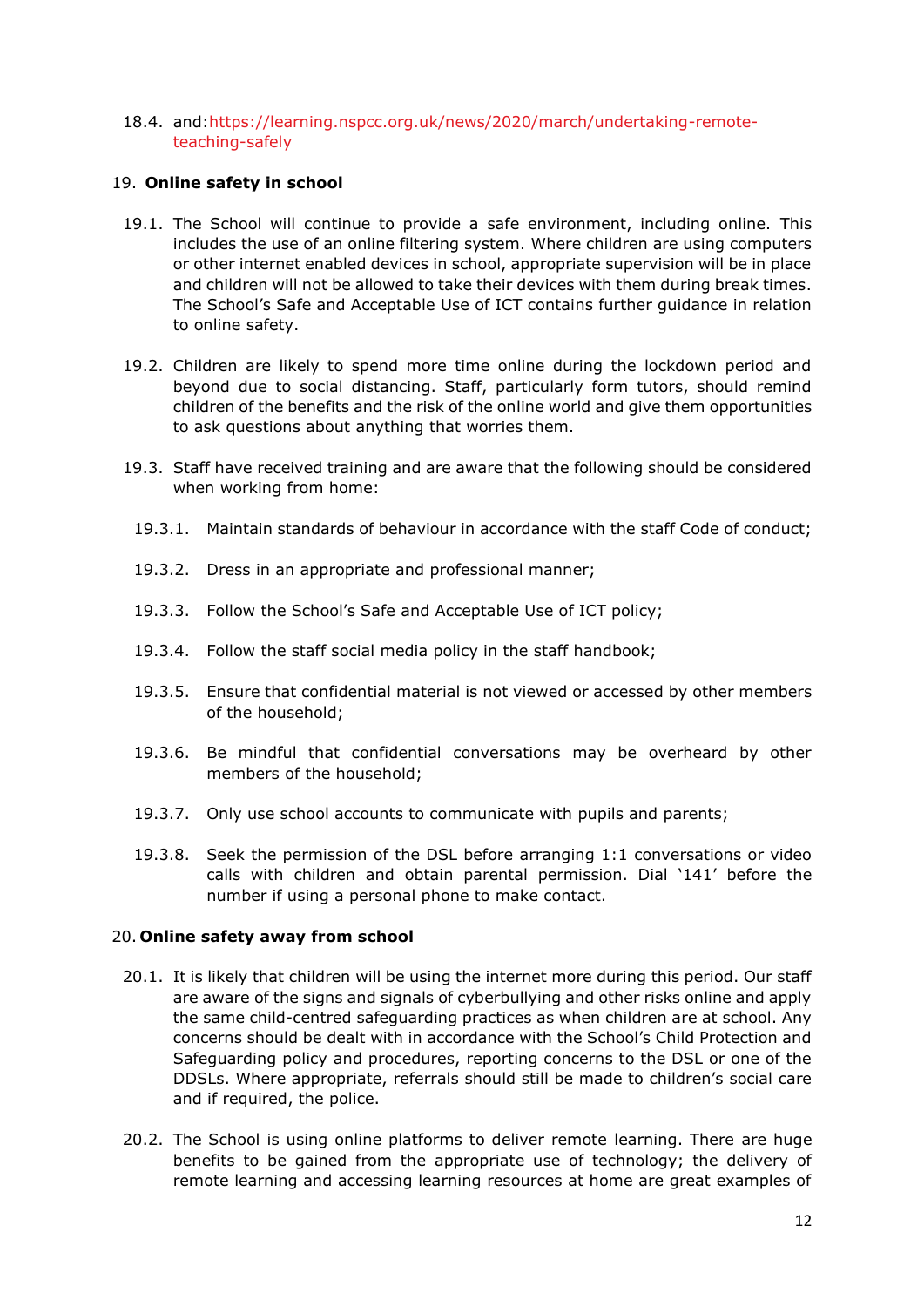this. Nevertheless, parents and teachers need to be aware of the potential risks that go alongside this benefit.

- 20.3. Children accessing remote learning receive guidance on keeping safe online and know how to raise concerns with the school, [Childline,](https://www.childline.org.uk/) [the UK Safer Internet Centre](https://www.saferinternet.org.uk/)  and [CEOP.](https://www.ceop.police.uk/safety-centre/)
- 20.4. Parents and carers have received information about keeping children safe online with their peers, the School and the internet more generally. The School continues to work closely with parents and children to keep safe online. The School has made the necessary amendments to the staff code of conduct to reflect the different nature of interactions between staff and children while children are not in school.
- 20.5. The school will ensure that the use of online learning tools and systems complies with privacy and data protection requirements.

#### 21. **New children at the School**

- 21.1. Note: there are currently no pupils from other schools at the School. The situation is under regular review, so this paragraph may become relevant.
- 21.2. Children may temporarily join the School from other settings. When they do, the School will seek from those settings the relevant welfare and child protection information.
- 21.3. For vulnerable children, the School will ensure it understands the reasons for the vulnerability and any arrangements in place to support them. As a minimum, the School will require access to that child's EHC plan, child in need plan, child protection plan or, for looked-after children, their personal education plan and to know who the child's social worker is and where relevant, who is the responsible Virtual School Head.
- 21.4. Ideally, this will happen before a child arrives. If this is not possible, it will happen as soon as reasonably practicable.
- 21.5. Any exchange of information will ideally happen at DSL or DDSL level, and likewise between Special Educational Needs (SEN) coordinators or a named individual with oversight of SEN provision for children with EHC plans. However, it is acknowledged that this is not always possible. Where this is the case, the School's senior leaders will take responsibility.
- 21.6. Safeguarding information will be recorded in our safeguarding records system and will be securely copied to the placing school DSL. It will be securely returned to the placing school on completion of the child's placement with the School so that there is a continuous safeguarding record for the child.
- 21.7. The DSL will undertake a risk assessment based on the information received, considering how risk will be managed and which staff need to know the information.

#### 22. **Related policies**

22.1. This Addendum links to the following policies and procedures: